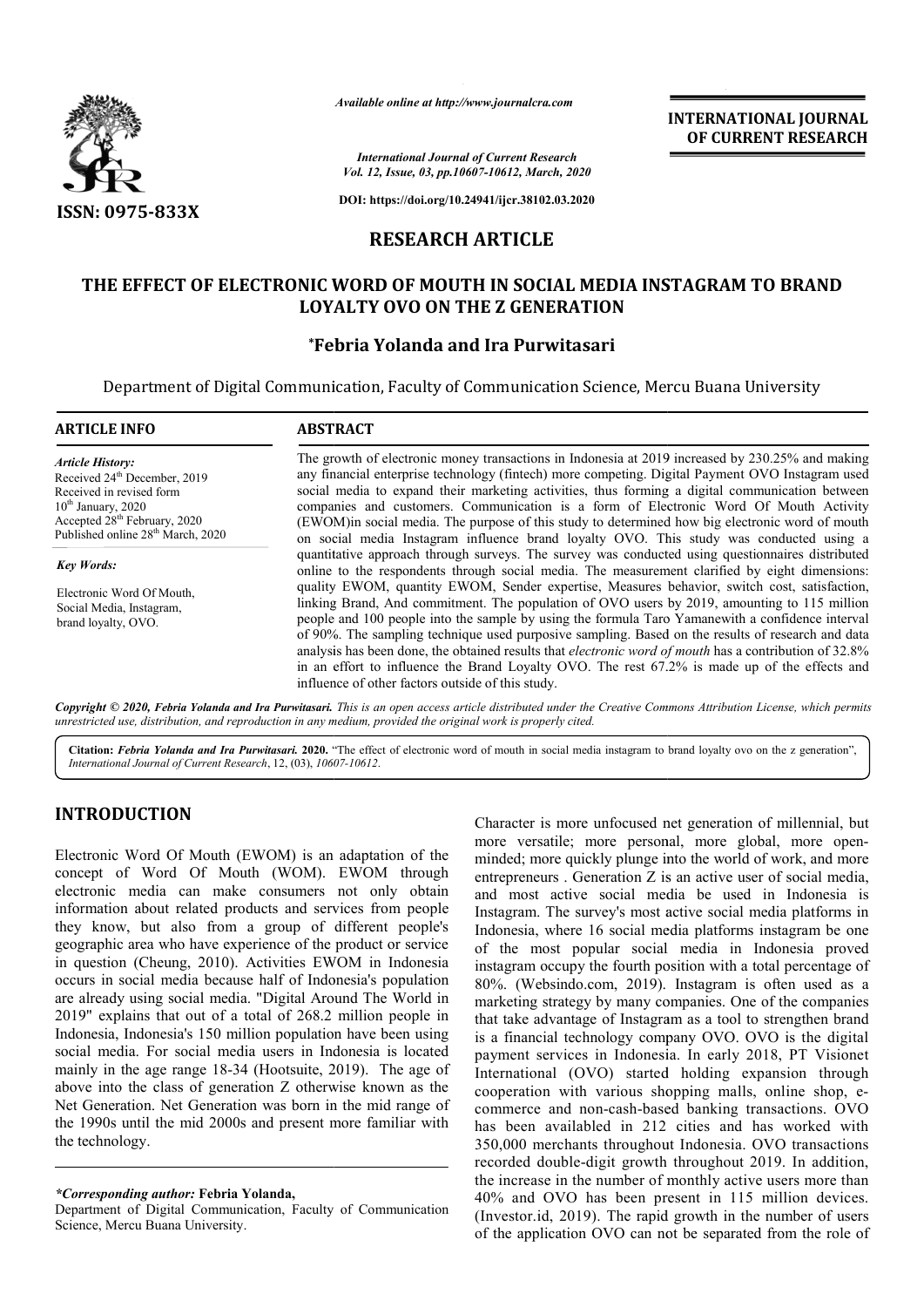consumers in introducing services and products through Electronic Word of Mouth (EWOM), because through EWOM faster to influence other potential customers in making decisions instead of promotional activities that come from the company directly. EWOM involves cognitive and affective elements of the consumer, which are both heavily influenced by the frame of the message received both positive and negative (Yap, 2013). Based on the background of the problem that has been described, the problem in this research are: "The extent to which the influence of electronic word of mouth on social media instagram to brand loyalty OVO?" The aim of this study is to know to know how big electronic influence word of mouth on social media Instagram brand loyalty OVO.

**Literature Review:** According to Lin, Wu, and Chen Electronic Word Of Mouth to be divided into three indicators, namely: 1. EWOM Quality will be seen from several aspects including: a) The online review/comment is clear, b) The online review/comment is understandable, c) The online review/comment is helpful, d) The online review/comment is credible,e) The online review/ comment has sufficient reasons supporting the opinions, f) In general, the quality of each online review/comment is high. 2. EWOM Quantity a) The number of online review/comment is large, inferring that the product is popular, b) The quantity of online review/comment information is great, inferring that the product has good sales, c) Highly ranking and recommendation, inferring that the product has good reputations. 3. Sender's Expertise, a) The persons who provided online reviews/comments are experienced, b) The persons who provided online reviews/comments have abundant knowledge toward the product, c) The persons who provided online c) The persons who provided online reviews/comments have the ability on judgment, d) The person provided some different ideas than other sources, e) The person mentioned some things had not considered (Lin, 2013).EWOM be a "venue" or a place that is very important for a consumer to give his opinion and considered more effective than WOM because the level of accessibility and a wider scope than the traditional media WOM offline (Jalilvand, 2012).EWOM faster to influence other potential customers in making decisions instead of promotional activities that come from the company directly. EWOM involves cognitive and affective elements of the consumer, which are both heavily influenced by the frame of the message received both positive and negative (Gosta, 2018).

Brand Loyalty by Rangkuti explained that brand loyalty to be measured through: Behavior Measures, Measuring Cost Switching, Measuring Satisfaction, Measuring Liking Brand, Measuring Commitment (Rangkuti, 2009).Loyalty to a brand is very necessary because amidst increasingly intense competition is to maintain and develop the consumer by increasing consumer loyalty to the brand is the most appropriate thing. The presence of a high loyalty to a brand, consumers are likely to keep choosing the brand compared to other brands(Meta Andriani, 2018).Brand loyalty demonstrated the existence of a bond between a customer with a particular brand. Often characterized by the presence of repeat purchases from customers. Loyal customers will make repeat purchases and will refer your products / services to others to use the products / services(John C. Mowen, 2002).

## **MATERIALS AND METHODS**

The method used in this research is a survey research method by distributing questionnaires as a data collection tool.

The population in this study is the number of users. Based on data in mid-2019 as many as 115 million people are using OVO. So that the number of population in this study were 115 million people. Samples were taken usingTaro Yamane formula with a confidence interval of 90%, with a population of 115.000.000 people the result of samples taken 100 people. The sampling technique in this study used non-probability sampling technique and used purposive sampling technique. Sample choice in a purposive sampling technique uses the bases determined by researchers to get a sample that is appropriate to the research activity. Data collection techniques used are primary data and secondary data. Before the questionnaire was distributed entirely researchers first pre sampling to find the validity and reliability of the questionnaire has been prepared. Validity indicates the degree to which the accuracy of a measuring device that measure what you want diukur.Validitas gauges tested by calculating the correlation between each question with a total score using the formula Pearson's correlation technique *Product Moment*.Mechanical analysis of data from this study uses the quantitative data analysis. Data measured by the Likert method, this method is used to measure attitudes, opinions, and perceptions of a person or a group of social phenomenon and is used to set any answers from respondents by scoring on every answer of the questions. All the questions which have been answered by the respondents to each question in the questionnaire score and summed computed entirely to know the value of each respondents and will be used as variables to be assessed. Inthis research there are two variables which is the object, namely:

Independent Variable

The independent variable in this study is the electronic word of mouth in Social Media Instagram (variable X)

Dependent Variable

The dependent variable in this study is the Brand Loyalty OVO (Y)

## **RESULTS AND DISCUSSION**

The results of questionnaires from the 100 people respondents, in which respondents are users OVO and Instagram users who have an age range 18-34. The questionnaire was divided into three categories, general information, opening questions, electronic word of mouth as a variable X, and brand loyalty OVO as a variable Y. Category electronic word of mouth is divided into 15 indicators of questions and category brand loyalty OVO into 9 indicator of questions. With this case, we can see the extent to which electronic word of mouth on social media influence on brand loyalty instagram OVO. Data on variables Electronic Word Of Mouth in the form of single tabulation and elaborated in accordance with the questionnaire given to respondents about Electronic Word Of Mouth Through Social Media Instagram with each statement followed by five (5) possible answers are: strongly agree, agree, doubtful, disagree, strongly disagree.

Electronic word of mouth: 1. EWOM quality dimensions, there are 7 indicators that is comment is clear, comment is understandable, comment is helpful, comment is credible, comment has sufficient reasons supporting the opinions, quality of each online review, comment is high. Based on the average results of the questionnaire respondents value of 3.95 where there are at intervals of 3.00 to 4.00 are included into the category of agree.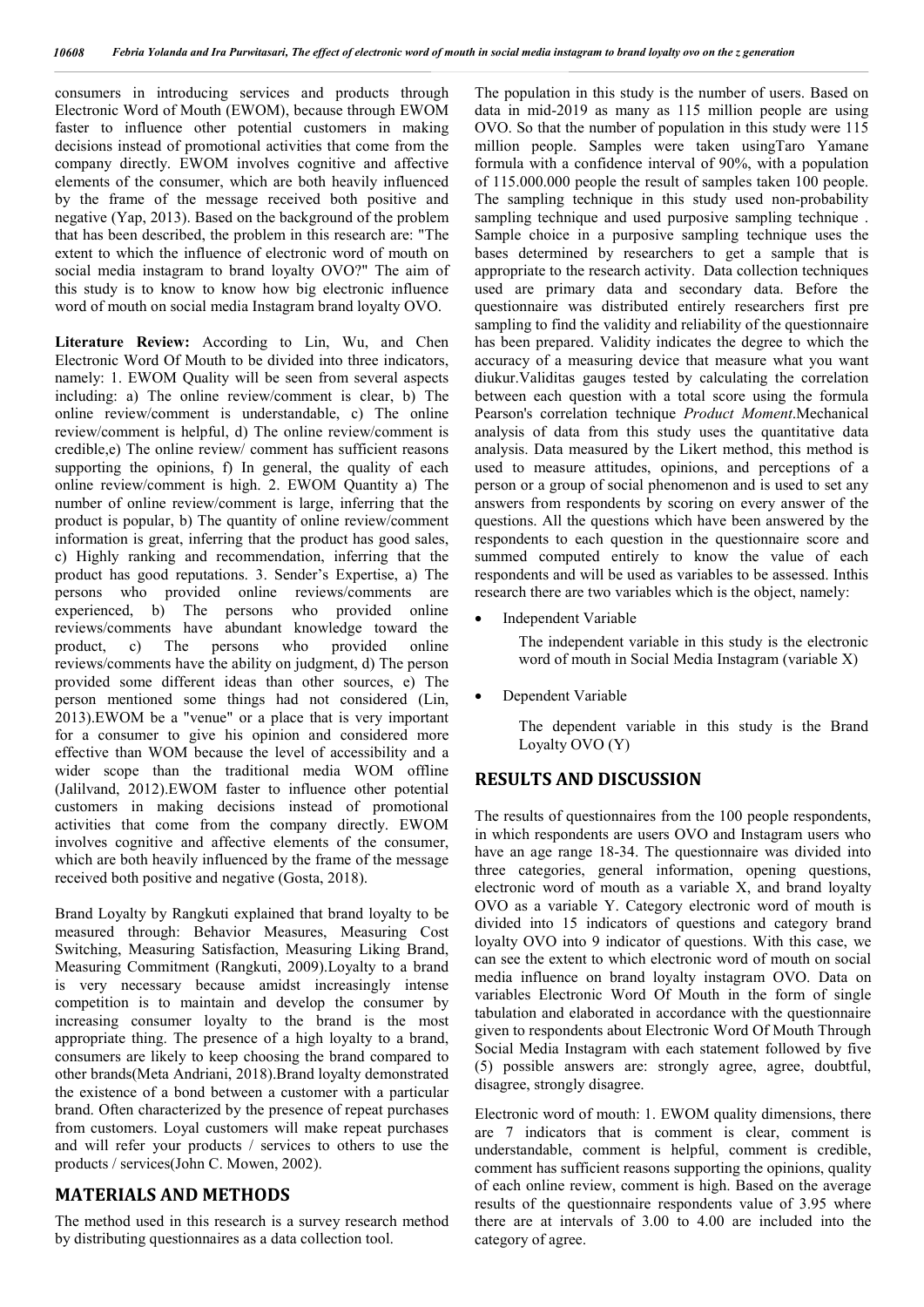| Correlations                                                 |                     |          |          |  |  |
|--------------------------------------------------------------|---------------------|----------|----------|--|--|
|                                                              |                     | Vab. X   | Vab.Y    |  |  |
| Electronic word of mouth                                     | Pearson Correlation |          | $.573**$ |  |  |
|                                                              | $Sig. (2-tailed)$   |          | .000     |  |  |
|                                                              | N                   | 100      | 100      |  |  |
| brand Loyalty                                                | Pearson Correlation | $.573**$ |          |  |  |
|                                                              | $Sig. (2-tailed)$   | .000     |          |  |  |
|                                                              | N                   | 100      | 100      |  |  |
| **. Correlation is significant at the 0:01 level (2-tailed). |                     |          |          |  |  |

#### **Table 1. Result of Correlation impact electronic word of mouth to the brand loyalty**

#### **Table 2. Model Summary R (correlation)**

| Model Summary |                 |                                                   |                          |                            |  |  |
|---------------|-----------------|---------------------------------------------------|--------------------------|----------------------------|--|--|
| Model         |                 | R Square                                          | <b>Adjusted R Square</b> | Std. Error of the Estimate |  |  |
|               | <sup>-73a</sup> | วาจ                                               | 377                      | 1.262                      |  |  |
|               |                 | a Prodictors: (Constant) Floatronia Word Of Mouth |                          |                            |  |  |

**Table 3. ANOVA Test**

a. Predictors: (Constant), Electronic\_Word\_Of\_Mouth

| <b>ANOVA</b>                         |                                |          |                  |       |                   |
|--------------------------------------|--------------------------------|----------|------------------|-------|-------------------|
| Model                                | Sum of Squares                 | df       | mean Square      | F     | Sig.              |
| Regression<br>residual<br>Total      | 870389<br>1780.361<br>2650.750 | 98<br>99 | 870389<br>18 167 | 47911 | .000 <sub>b</sub> |
| a. Dependent Variable: Brand Loyalty |                                |          |                  |       |                   |

b. Predictors: (Constant), Electronic\_Word\_Of\_Mouth

**Table 4. Coefficients of Dependent variable and Independent Variable**

| Coefficients |                    |                             |            |                           |       |      |  |
|--------------|--------------------|-----------------------------|------------|---------------------------|-------|------|--|
| Model        |                    | Coefficients unstandardized |            | Standardi ed Coefficients |       | Sig. |  |
|              |                    |                             | Std. Error | beta                      |       |      |  |
|              | (Constant)         | 5,650                       | 4,183      |                           | 1,351 | .180 |  |
|              | Electronic Word Of | 490                         | .071       | .573                      | 6922  | .000 |  |
|              | Mouth              |                             |            |                           |       |      |  |

a. Dependent Variable: Brand\_Loyalty

It can be concluded that the answers to the dimensional quality of the whole area Ewom good or positive. 2. EWOM quantity dimensions, there are 4 indicators that is the comment is large, inferring that the product is popular, comment information is great, inferring that the product has good sales, highly ranking and recommendation , inferring that the product has good reputations. Based on the average results of the questionnaire respondents value of 4.02 where there are at intervals of 4.00 to 5.00 are included into the category of strongly agree. It can be concluded that the answer to the quantity dimension Ewom whole area is very positive. 3.Sender's Expertise dimensions, there are 4 indicators that is omments are experienced, comments have abundant knowledge toward the product, comments have the ability on judgment, The person Provided some different ideas than other sources. Based on the average results of the questionnaire respondents value of 3.91 where there are at intervals of 3.00 to 4.00 are included into the category of agree. It can be concluded that the answer to the dimensions of the total area of expertise sender good or positive.

Brand loyalty: 1. Behavior Measures dimensions, There are two indicators consisting of Will choose the product again, will buy the product when he saw no other brand. Based on the average results of the questionnaire respondents value of 3.81 where there are at intervals of 3.00 to 4.00 are included into the category of agree. It can be concluded that the answer to the dimensions behavior Measures the overall area of a good or positive. 2.

Switch cost imensions, there are two indicators consisting of Prices are in line with purchasing power, the price given is lower than others.

Based on the average results of the questionnaire respondents value of 3.89 where there are at intervals of 3.00 to 4.00 are included into the category of agree. It can be concluded that the answer to the dimensions switch cost the overall area of a good or positive. 3. Satisfaction dimensions, there are two indicators consisting of feeling satisfied with the quality of the product, Feeling comfortable with the product. Based on the average results of the questionnaire respondents value of 4.19 where there are at intervals of 4.00 to 5.00 are included into the category of strongly agree. It can be concluded that the answer to the dimensions Satisfaction the whole area is very positive. 4. Linking Brand dimensions, there is one indicator that is will still buy the products even if the price expensive.

Based on the average results of the questionnaire respondents value of 2.88 where there are at intervals of 2.00 to 3.00 are included into the category of doubtful. It can be concluded that the answer to the dimensions linking Brand the total area of positive passable. 5.Commitment dimensions, there are two indicators consisting of Would recommend to people, would recounts, Based on the average results of the questionnaire respondents value of 3.89 where there are at intervals of 3.00 to 4.00 are included into the category of agree. It can be concluded that the answer to the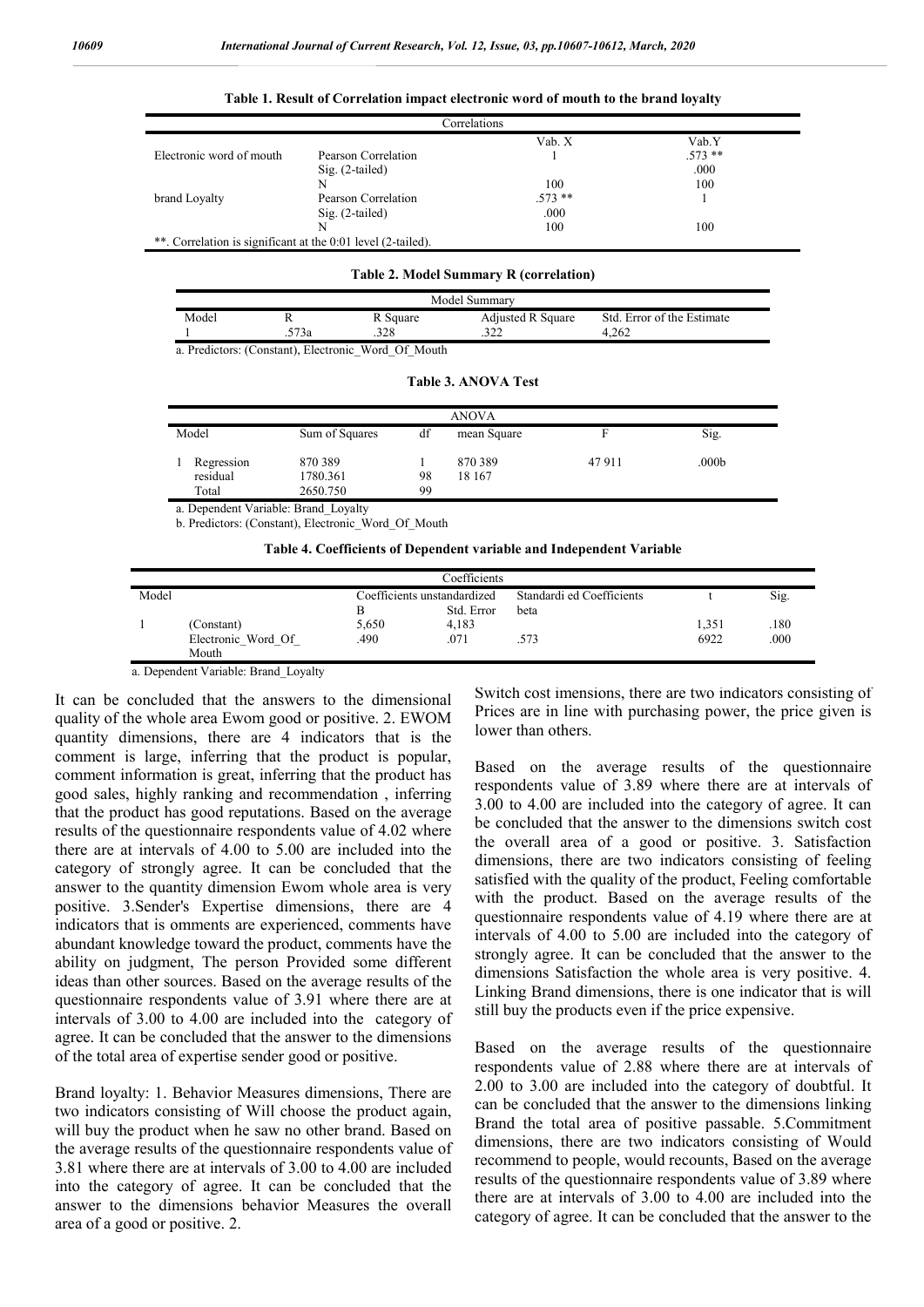dimensions commitment The overall area of a good or positive.

Data from this study respondents described consisting of gender, age, and education status / employment. Based on a survey conducted through questioner, outnumber female respondents, with a frequency of 61 or when compared to the overall percentage of respondents have 61.0%. While male respondents amounted to 39 people or have a percentage of 39.0% of the total number of respondents.

Most respondents were in the age category of 18-20 years, as many as 53 respondents to the presentation (53.0%), respondents in the age category of 20-25 years as many as 47 respondents with a percentage (47.0%). Respondents in this study is the who have aged according to the category of Z generation. From 100 respondents there were 94% respondents is the Student, 5% is employee, and 1% is entrepreneur.

### **Correlation**

The correlation from variables Electronic Word Of Mouth in social media Instagram on the Brand Loyalty OVO is 0.573. From these values it to be said that the Electronic Word Of Mouth in social media Instagram significant impact on Brand Loyalty of OVO (*table 1*).Correlation coefficient according Sugiyono has interval koefision 0.00 to 0.199: Very Low, 0,20- 0.399: Low, from 0.40 to 0.599: Medium, 0.60-.799: Strong, 0.80 to 1.000: Very Strong (Sugiyono, 2013). The relationship between the variable X (Electronic Word Of Mouth in social media Instagram) with a variable Y (Brand Loyalty OVO) are in the 0.573 level lies in the region between 0.40 to 0.599, which means there is a relationship Moderate and conjunction one direction. The coefficient that shows one direction, the direction it determines is a positive relationship. This might imply that the more electronic activity Instagram users of Word of Mouth see on Social Media, the more OVO brand loyalty would be.

### **Regression Testing**

The method used in this study is a simple linear regression. Researchers using SPSS for data processing with a variable X (Electronic Word Of Mouth, Social Media Instagram) to variable Y (Brand Loyalty OVO). After changing the type of ordinal data into interval (scale), on view SPSS 26 Model Summary R (correlation) is 0.573, which means shows a strong relationship between the independent variable (X) to the dependent variable (Y). Great value R square is 0.328, or by 32.8%. Based on the calculation above table to be seen the influence of variables Electronic Word Of Mouth (X) to the OVO Brand Loyalty (Y) amounted to 32.8%. While the remaining 67.2% is explained by causes or relationships which could compromise Brand Loyalty OVO (table 2). From the ANOVA test results or F-test is calculated F value of 47.911.

The probability (sig) of 0.000 <47.911 (*table 3).* Then the simple linear regression model is accepted or it to be concluded that the simple linear regression equation  $Y = a +$ 

bx already accountable. In simple linear regression formula  $Y = a + bx$ , Results from testing in this section stated Coefficient constant value (a) =  $5.650$  and beta = 490.

With the influence Electronic Word Of Mouth in Social Media to Brand Loyalty Instagram  $OVO, Y = 5,650 + 490X$ (table 4). This is shown by the coefficient of the regression in column B, which replaces a constant coefficient and coefficient Elctronic Word Of Mouth replace b in general simple linear regression equation in the form  $Y = a + bX$ . This equation shows that the score of Brand Loyalty OVO (Y) will increase by 490 when there is an increase of 1 point in Elctronic Word Of Mouth (variable X).

In addition to the linear regression equation ( $Y = 5,650 +$ 490X) to be interpreted that each additional activity Electronic Word of Mouth in Social Media Instagram (X) will be an increase of 490 units of Brand Lotalty (Y) in line with the constant of 5,650. Statistics calculated F was 47.911 (ANOVA table based on the column F, regression line), while the F statistic distribution table with  $\alpha = 10\%$ was 3.94.*P-value* obtained for this test is 0,000 (based on table 4:47 column sig., electronic word of mouth:

H0 rejection criteria in testing this hypothesis are: F count> F table, then H0 is rejected, accepted.

H1: *p-value*<Α then H0 is rejected and H1 accepted

F calculated: 47.911> F table: 6.90 and at  $\alpha = 10\%$ , the decision is H0 is rejected, that there is the influence of electronic word of mouth on social media Instagram brand loyalty OVO. Thus, it to be stated that there is significant influence from Electronic Word Of Mouth On Instagram Against Social Media Brand Loyalty OVO. Based on the analysis of statistical data that has been described previously, the researchers gave the following results:

The concept of Electronic Word of Mouth occurs because no review or customer responses to a brand or company in the online media. Where Electronic Word of Mouth element that acts as a variable X has a significant impact on Brand Loyalty OVO which acts as a variable Y. Data analysis showed that questioner deployment of a total of 100 respondents. Sebanyak 53% fit into the age category of 18- 20 years. Respondents in the age category 20-25 years by 47%.

All respondents in this study is very precise as research object because of the characteristics of respondents who are net generation was born during the age of new technologies and they are active users of social media. Based on the results of the total value of the mean at 3.92 independent variable is in the interval from 3.00 to 4.00 which is in the category agree, it to be interpreted that the activity of electronic word of mouth in Instagram makes the OVO users who also use Instagram to know how OVO services offered and customer experience in using such services. Opinion of the positive / negative Instagram community is very helpful to get a product. In this study, electronic word of mouth on social media Instagram is expected to affect other customers to be more loyalty to OVO.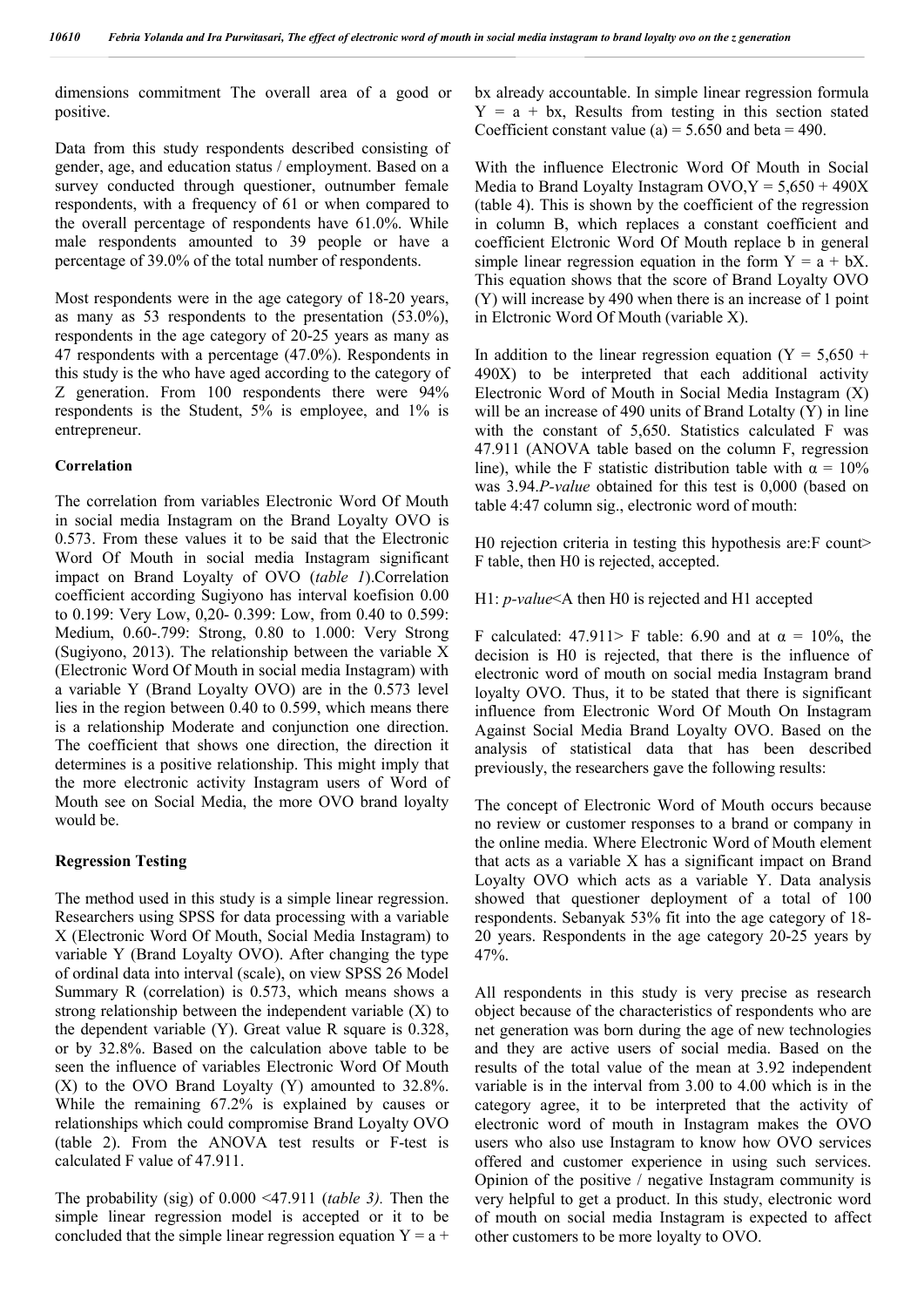Based on the total value of the mean at 3.82 dependent variable is in the interval from 3.00 to 4.00 which is in the category Agree, it to be interpreted that brand loyalty in this case is the customer's decision to use the OVO for digital payments. How OVO users feel comfortable and interested in the services offered, so they constantly use OVO as a tool for digital payments. From the results of statistical analysis Product Moment Correlation Coefficient test for the influence of electronic word of mouth on social media Instagram to Brand Loyalty OVO obtained a value of 0.573 medium category.

This means that a direct relationship between the activity of Electronic Word Of Mouth On Social Media brand loyalty Instagram with OVO. From the calculation of the ANOVA test or F-test are calculated F value of 47.911. The probability (sig) of 0.000 <47.911. Then the simple linear regression model is accepted or it to be concluded that the simple linear regression equation  $Y = a + bx$  already accountable.

Thus it to be stated that the independent variable (electronic word of mouth) may significantly affect the dependent variable (brand loyalty OVO), showed that the activity of Electronic Word Of Mouth On Social Media Instagram brand loyalty OVO. From the linear regression equation (Y  $= 5,650 + 490X$  to be interpreted that each additional activity Electronic Word of Mouth in Social Media Instagram (X) will be an increase of 490 units of Brand Lotalty (Y) in line with the constant of 5,650.Based on testing using the F test results obtained F count: 47.911> F table: 6.90 and at  $\alpha = 10\%$ , the decision is H0 is rejected, that there is the influence of electronic word of mouth on social media Instagram brand loyalty OVO.

Thus, it to be stated that there is significant influence from Electronic Word Of Mouth On Instagram Against Social Media Brand Loyalty OVO.

### **Conclusion**

From the whole discussion that has been done in previous chapters, in this chapter the researcher can conclude the discussion of issues related to the research and the research that has been done, the conclusions obtained are as follows:

- This study uses correlation test and Pearson's Product Moment obtained the r value of 0.573, which means there is a relationship strong enough between the variables *electronic word of mouth* Instagram social media to brand loyalty OVO variables and direction of the relationship positive.
- Based on the research goal is to determine how far the influence *electronic word of mouth* Instagram social media on brand loyalty OVO, regression test results that the magnitude of the effect of electronic word of mouth  $(X)$  on brand loyalty  $(Y)$  amounted to 32.8%. While the remaining 67.2% is explained by causes or relationships which could compromise Brand Loyalty OVO. This means that electronic word of mouth on

social media Instagram had a positive effect but not the only variables that determine the level of brand loyalty OVO.

• Based on the results obtained after calculating the F test whose results F count> F table then  $H_0$  rejected,  $H_1$ accepted, meaning that a significant difference between services *electronic word of mouth* Instagram social media to brand loyalty OVO.

### **Conflict of Interest**

The authors declare no conflict of interest.

### **REFERENCES**

- Cheung, Christy M.K and Dimple R. Thadani 2010. The Effectiveness of Electronic Word-of-Mouth Communication: A Literature Analysis. 23rd Bled eConference e Trust: Implication for the individual, 20-23.
- Gosta, DR 2018. President director of PT Visionet International (OVO). Do not compete, mending cooperation. Retrieved August 2019 from https://surabaya.bisnis.com/ read/20180607 /250/803752/presiden-direktur-pt-visionetinternasional-ovo-adrian-suherman-jangan-bersaing-

mending-kerja-sama

*Hootsuite*, 2019. Retrieved August 2019 from Hootsuite.Com:

https://hootsuite.com/resources/digital-in-2019

- Jalilvand, MR. 2012. The Effect of Electronic Word of Mouth on brand image and Purchase Intention: An empirical study in the automobile industry in iran. Marketing Intelligence & Planning, 460-476.
- John C. Mowen, MM. 2002. Consumer behavior. Jakarta: Erland.
- Lin, C., Wu, YS, & Chen, JC. 2013. Electronic word-ofmouth: The moderating roles of product involvement and brand image. International Conference on Technology Innovation and Industrial Management. 3, 29-47.
- Meta Andriani, FD. 2018. Factors Shaping Brand Loyalty: The Role of Self Concept Connection, Brand Love, Brand Trust and Brand Image (Assessing At brands H & M In the City of DKI Jakarta). BENEFIT Journal of Management and Business, 157.
- Naulia Oktaviani, WA. 2019. Influence Consumer Satisfaction Formation of Customer Engagement and EWOM On Application User E-Money "OVO". Journal of Management and Marketing Services, Vol. 12, 93. Retrieved from https://www.trijurnal.lemlit.trisakti.ac.id/jasa/article/vi ew/3757/3266
- Rangkuti, Freddy. 2009. Promotion of Creative Strategies and Case Analysis of Integrated Marketing Communication. Jakarta: PT. Gramedia Pustaka Utama.